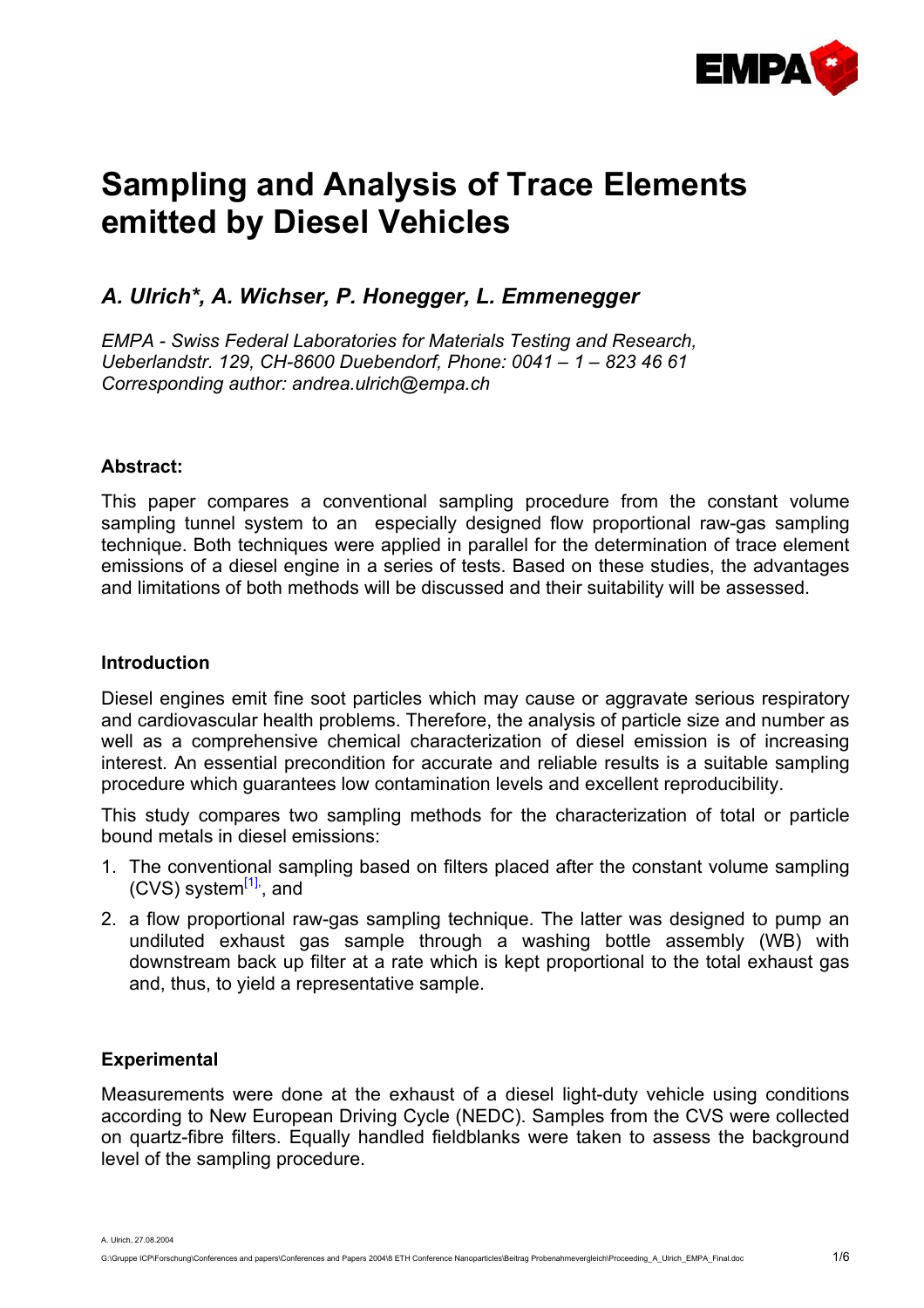

For the flow proportional sampling the raw gas volume flow was measured at 1 Hz by an ultrasonic method (FlowSic). Simultaneous pressure and temperature measurements were used to obtain an instantaneous signal for the standardized raw exhaust flow. A proportional partial flow was drawn through the washing bottle assembly and the back-up filter.

Two separate washing bottle assemblies of the same type were used to sample ambient air simultaneously. These fieldblanks were taken to assess the background level of the new sampling technique. The bottles of the WB assemblies were filled with diluted acid in high purity quality such as Merck suprapur®. The downstream back-up filter-holder was equipped with a quartz-fibre filter. Figure 1 presents the principle of the sampling set-up for conventional CVS sampling on filters as well as the set-up of the flow proportional raw gas sampling using the especially designed washing bottle/back-up filter assembly (WB sampling).



*Fig. 1 Sampling set-up for conventional CVS sampling on filters, and for flow proportional raw gas sampling using washing bottle/back-up filter assembly.* 

All CVS and WB samples were taken simultaneously during four separate test runs (T1 - T4). Two parallel WB assemblies were provided for double determination. Acid solutions and back-up filter were analyzed separately and added for comparison with the CVS data. Metals were determined by inductively coupled plasma mass spectrometry (ICP-MS) after adequate sample preparation.

All filter samples were digested in a high performance microwave digestion unit. The samples usually show low aerosol masses and the concentration of the elements of interest are at ultra-trace levels. The acid mixture for the digestion depends on the elements of interest and filter type. The required low detection limits (DL) are only achievable by consequent optimisation of the sample preparation procedure. Only fresh acids in high purity quality gave adequate, contamination free results. Therefore, only high quality acids such as Merck suprapur and ultrapur quality and high–purity water (18.2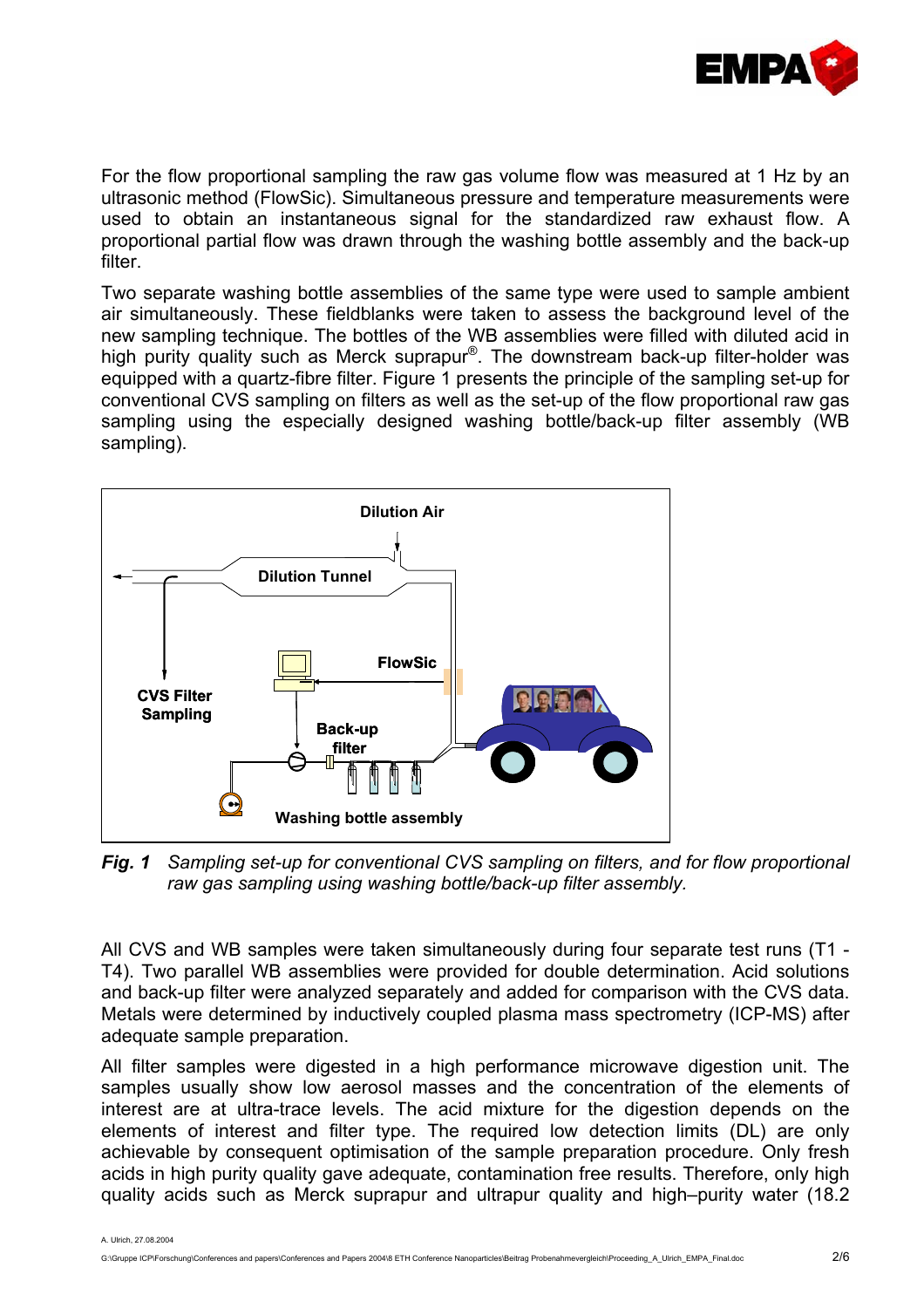

MΩ/cm) prepared by a Milli-Q Gradient A10 System (Millipore) were used for sample preparation. Previous studies also showed that only a control of vessels after cleaning digestion leads to appropriate detection limits.  $3, 4, 5, 5$  $3, 4, 5, 5$  $3, 4, 5, 5$ ]

All acidic absorption solutions from the washing bottles were directly determined by ICP-MS. The spectrometers used in determinations of the aqueous solutions were a quadrupole-ICP-MS *ELAN 6000* (Perkin Elmer/Sciex) and a magnetic sector field ICP-MS *ELEMENT II* (Thermofinnigan), both operated under standard hot plasma conditions. Standards were prepared from single and multi-element standards in ICP-quality (Merck and Alfa Aesar).

#### **Results and discussion**

Metal determination in emission aerosols is mostly limited by sampling procedure. Main reasons are high contamination risk and possible element losses during sampling. The conventional sampling procedure from the constant volume sampling (CVS) tunnel is advantageous with respect to handling. However, the aerosol is usually transported over a relatively long distance through steel pipes. The dilution of the sample by dilution air is another disadvantage because the detectable total concentration is decreased and the contamination risk increased.

The specially designed flow proportional sampling directly from the raw exhaust gas is more complex because it demands the rapid measurement of the normalized total exhaust volume flow and a fast control of the sampling pump over a very wide range of sample flow. However the sampling equipment can easily be cleaned and exchanged which is a major advantage over the CVS method. Finally the flow proportional sampling method is not only suitable for sampling of particle bonded metals but also for total metal content in the exhaust gas.

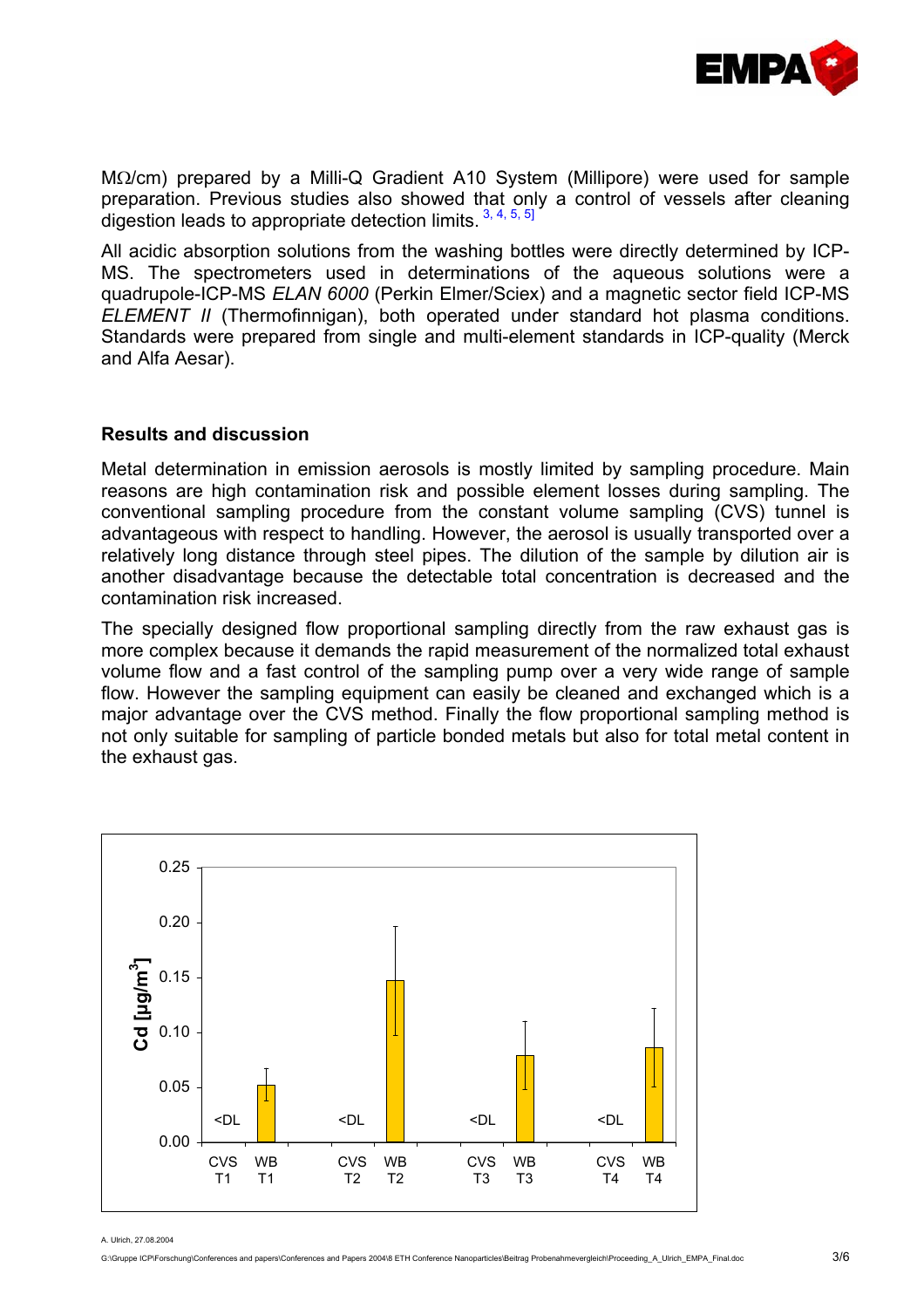

#### *Fig. 2: Comparison for cadmium collected in parallel using CVS and WB sampling methods in four subsequent tests*

Figure 2 shows the results for cadmium which represents elements that tend to form volatile species. The WB sampling gave higher results in all four tests whereas the CVS sampling results were mainly below detection limit. This leads to the assumption that the WB sampling directly from the raw gas seems to be advantageous if an element, such as cadmium Cd, tends to form volatile species. Cadmium was mainly detected in the diluted acid solutions of the washing bottles, while the concentrations on the filters were mostly below the detection limit.



*Fig. 3: Comparison for calcium collected in parallel using CVS and WB sampling methods in four subsequent tests* 

Figure 3 shows the results of calcium as an example for elements which occur mainly in particle bonded form, and which usually show no tendency to form volatile species. For these elements the results based on the two sampling techniques are in better agreement. However, the WB sampling technique tends to give slightly higher results. This might be caused by transport losses in the CVS system. The theory of transport mechanisms and deposition of sub-micron particles supports this theory<sup>[\[6\]](#page-5-4)</sup>

Figure 4 summarizes the results for iron. Fe shows no systematic dependence on the sampling procedure. The first test gave slightly higher results in the WB sampling, while higher concentrations were determined based on CVS samples for tests T2 to T4. This might reflect the various possible iron sources such as fuel, engine, transport pipes, CVS, etc. which results in an indistinct concentration pattern.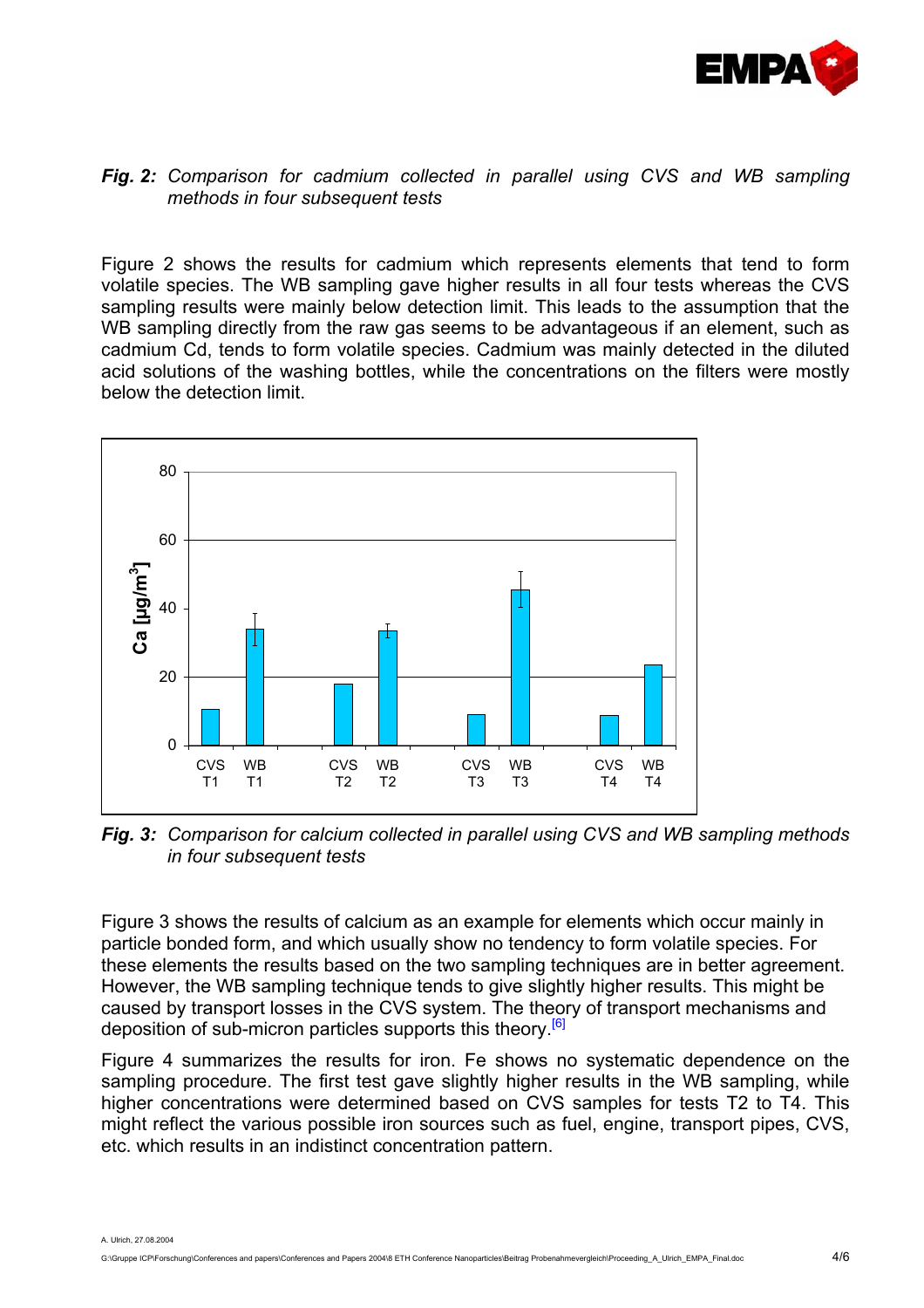



*Fig. 4: Comparison for iron collected in parallel using CVS and WB sampling methods in four subsequent tests* 

#### **Outlook**

Further investigations should confirm these preliminary tests and enlighten possible reasons for differences such as transport losses or volatility. Moreover applicability and limits of the two techniques, including repeatability, reproducibility, and improvement potential should be investigated in more detail. One focus might be the current limitation to the CVS system when using ELPI for size fractionation. Further studies should show if a size classified information can also be obtained from a flow proportional sampling directly from the raw exhaust gas, i.e. by using field flow fractionation (FFF) as a possible fractionation method in combination with ICP-MS.

#### **Conclusion**

The comparison of the results for both sampling techniques leads us to conclude that the flow proportional raw gas sampling using a washing bottle assembly with downstream back-up filter has some advantages for the sampling of elements which readily form volatile species such as cadmium. Elements which form less volatile species, such as calcium and zinc result in better agreement. However, raw gas sampling still gives slightly higher values which might indicate transport losses in the CVS system. For some elements no clear trend was found, i.e. for iron. Omnipresent elements such as iron might originate from various sources such as engine, fuel, tubing and CVS which possibly results in higher variations. However, flow proportional raw-gas sampling with the washing bottle assembly is a valuable alternative to CVS filter sampling. It is especially suited for volatile species or elements that might be effected during transport to and in the CVS system.